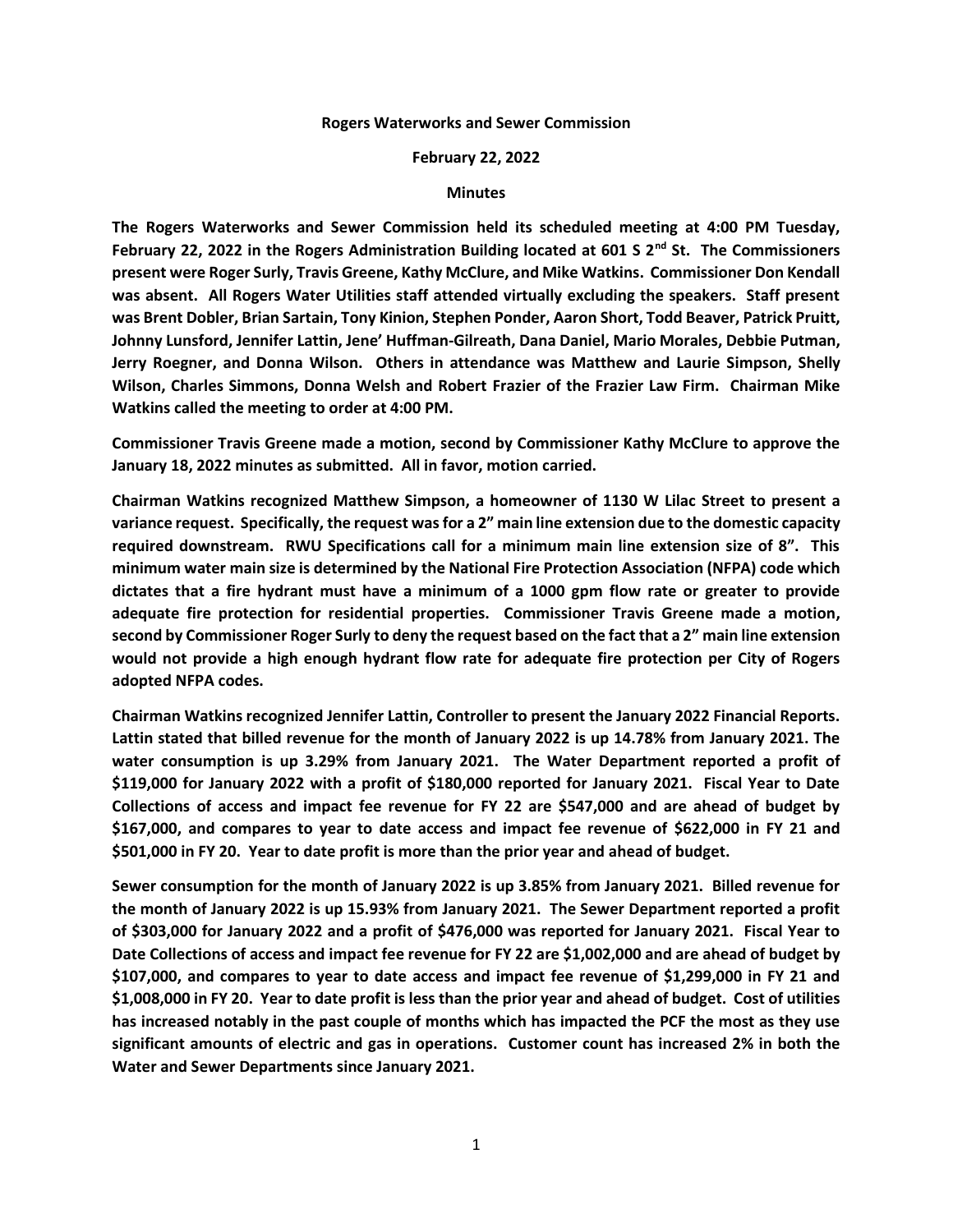**Lost Water is at 10% for the month of January 2022, 10% for the calendar year, and 12% for the last twelve months.**

**Total restricted and unrestricted funds are \$42.9 million for January 2022. This is an overall increase of \$3.5 million from January 2021. Water Funds increased by approximately \$1,800,000 and Sewer Funds increased by \$1,700,000. \$8.2 million of the \$42.9 million total funds are restricted for specific use such as debt service, meter deposits, access and impact fees, and depreciation.**

**Staff is in the beginning stages of the Tyler Technologies billing and accounting software implementation. Currently, we are in the analysis and configuration stage of the Utility Billing. We anticipate converting to the new software in stages. Estimated "go live" times are as follows:**

- **Core financials – May/June 2022**
- **Utility Billing – September 2022**
- **Personnel/Payroll – End of 2022/Beginning of 2023**

**Chairman Watkins recognized Todd Beaver RPCF Manager to present the January RPCF Reports. Beaver said the Discharge Monitoring Report did have good results for the month. There was an indication of higher ammonia reported during a rain event near the end of the month that will reflect next month's summary. The Industrial Pretreatment Program assessed the total of \$8,700.04 in surcharges issued in January 2022. It was noted that Glad represents three (3) months of the 4th quarter. There were no industrial inspections reported with ten (10) self-monitoring reports processed. All inspections were routine with nothing major to report. Two (2) newly opened FSE's were visited and was provided FOG information and discussed ways to handle keeping records. The new equipment for Train II is working well, as some equipment is still being transferred from Train I. The solids handling dryer experienced a significant failure that warped the large end cap of the pressurized treatment vessel. Using our team of operators and maintenance, along with the boiler certified repair group, operations were able to continue later in the same day. Beaver noted outstanding performance from his team for the difficult and unpleasant task. Beaver has begun working on our permit renewal paperwork. The EPA has sent letters to both Springdale and NACA that unless the ADEQ revises the permits to both be .1mg/1 Phos limit, the EPA will send their own permit superseding ADEQ. 285.2 MG was treated in January with approximately 21.7 MG from Inflow and Infiltration. These flows included 1.08" of rain over five (5) events.**

**Chairman Watkins recognized Brian Sartain Utility Engineer to present the January Engineering Reports. Sartain said they are in the process of evaluating candidates for the GIS/Mapping Technician, as well as reviewing data for GIS as a part of ESRI/Cityworks Implementation. Sartain stated that we have coordinated with RPCF staff for ADEQ permit evaluation, acquired retainage of services from Freese & Nichols. Also working with Arkansas Department of Health for response to comments for standard specifications. Engineering had six (6) plumbing reviews, sixteen (16) civil/site reviews and one (1) fire sprinkler plan review for the month of January. New projects include Embassy Apartments, Tri-State Optical Center, and the Plaza at Pinnacle Hills-NE. There are approximately seventy (70) projects currently active with some large scale developments and subdivision that have been approve by Planning Commission but not yet completed. Sartain reviewed a graph showing a 25% growth in development showing the plan review trend from 2015-Present. Projects currently under construction include 2021 Waterline Replacements with Pearl Street underway. The RPCF Train II is online and**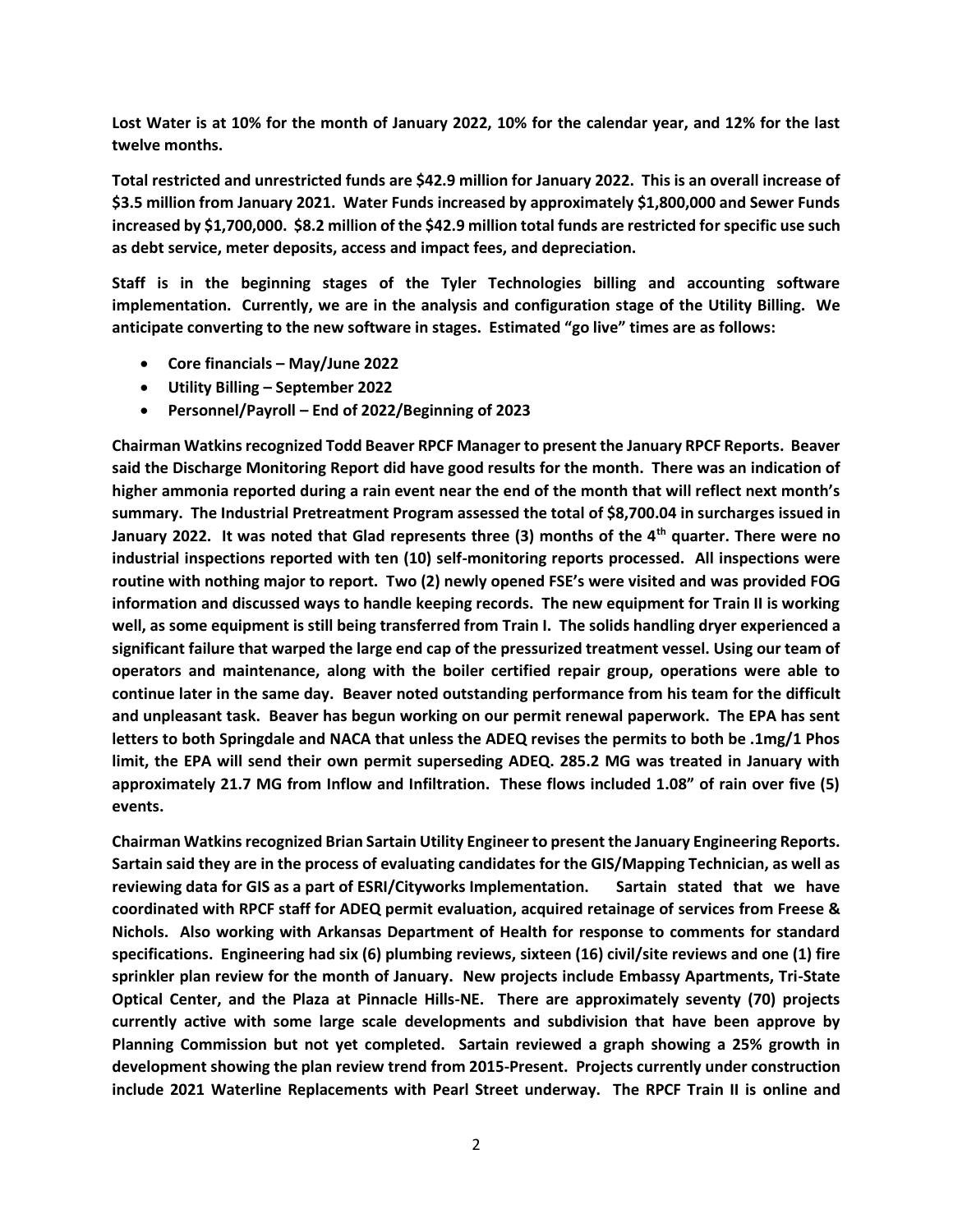**expecting substantial completion in March. The 11th St Water Tower Repaint is underway making repairs and preparing to blast. The Pleasant Grove Rd-Hwy 112 crossing meeting was delayed due to inclement weather. The Arkansas Street – Milestone II (south of Poplar) to begin in February. JB Hunt Drive Project is currently under construction and waiting on materials. The Mt. Hebron Park has most utility work completed. Oak Street & Uptown I-49 Overpasses is waiting on materials/franchise utilities relocations. The 10th & Chestnut Water and Sewer Project is currently out to bid. There is a meeting scheduled with the Pinnacle Country Club for the Pinnacle Sanitary Sewer Improvements-portions under re-design/alignment. The Design team is currently completing 15% design plans for both drying technology options (Huber & Wyse).**

**Sartain continued with a request to approve Crossland Heavy Contractors selected as the Construction Manager/General Contractor for the RPCF Solids Handling Facility Phase II. Two firms were interviewed based on these evaluating criteria; firm profile of the proposed project team, past experience, record of performance, and locality. Staff recommends the selection of Crossland Heavy Contractors (CHC) based on their firm's capacity and capability to perform the work, the experience and record of performance of the firm and their proposed project team, and their general understanding of the complexities and challenges of the project. Staff requests authorization to negotiate a construction management contract with CHC, to be structured with a guaranteed maximum price and a preconstruction services option. This agreement will be brought before the commission later for approval. Commissioner Travis Greene made a motion, second by Commissioner Roger Surly to approve Crossland Heavy Contractors as the Construction Manager/General Contractor of the RPCF Solids Handling Facility Phase II. All in favor, motion carried.**

**Brian Sartain recognized Tony Kinion Senior Engineering Technician to request a proposal to enter into a contract with Sand Creek Engineering for engineering services on a sewer rehabilitation project. This is for sanitary sewer improvements on W Chateau Dr to S 24th St. This project will address one of the high priority areas noted in the recently completed wastewater master plan. Also seeks to alleviate problematic areas from a maintenance standpoint. This project consists of preparation of Utility Corridor/Topographic Survey, Sewer Feasibility and Engineering Design. The proposed project is in two sections. The first section (for detailed design) is located between S 28th St to the West Boundary of the Walmart Supercenter on Walnut, approximately 3,100 linear feet. The second section (for conceptual plan/feasibility study) is located between S Innisfree Circle and W Savannah Dr, approximately 1,450 linear feet. With this sewer replacement comes the possible opportunity to take the Savannah Lift Station offline. Staff recommends approval of the engineering proposal from Sand Creek Engineering and Land Surveying for hourly services not to exceed \$85,000, allowing staff to negotiate the final form and content of the agreement. A motion was made by Commissioner Kathy McClure, second by Commissioner Travis Greene to approve the contract with Sand Creek Engineering not to exceed \$85,000 as submitted. All in favor, motion carried.**

**Chairman Watkins recognized Jene' Huffman-Gilreath Shared Services Manager to request approval of Resolution No. 22-05 authorizing renewal of a contract for networking and systems security and related information technology services with Computer Systems and Services, Inc. (Compsys, Inc). This renewal if for an additional one-year period beginning on June 1, 2022 thru June 1, 2023 not to exceed Sixty Thousand Dollars (\$60,000.00). Commissioner Travis Greene made a motion, second by Commissioner Kathy McClure to approve Resolution No. 22-05 as submitted. All in favor, motion carried.**